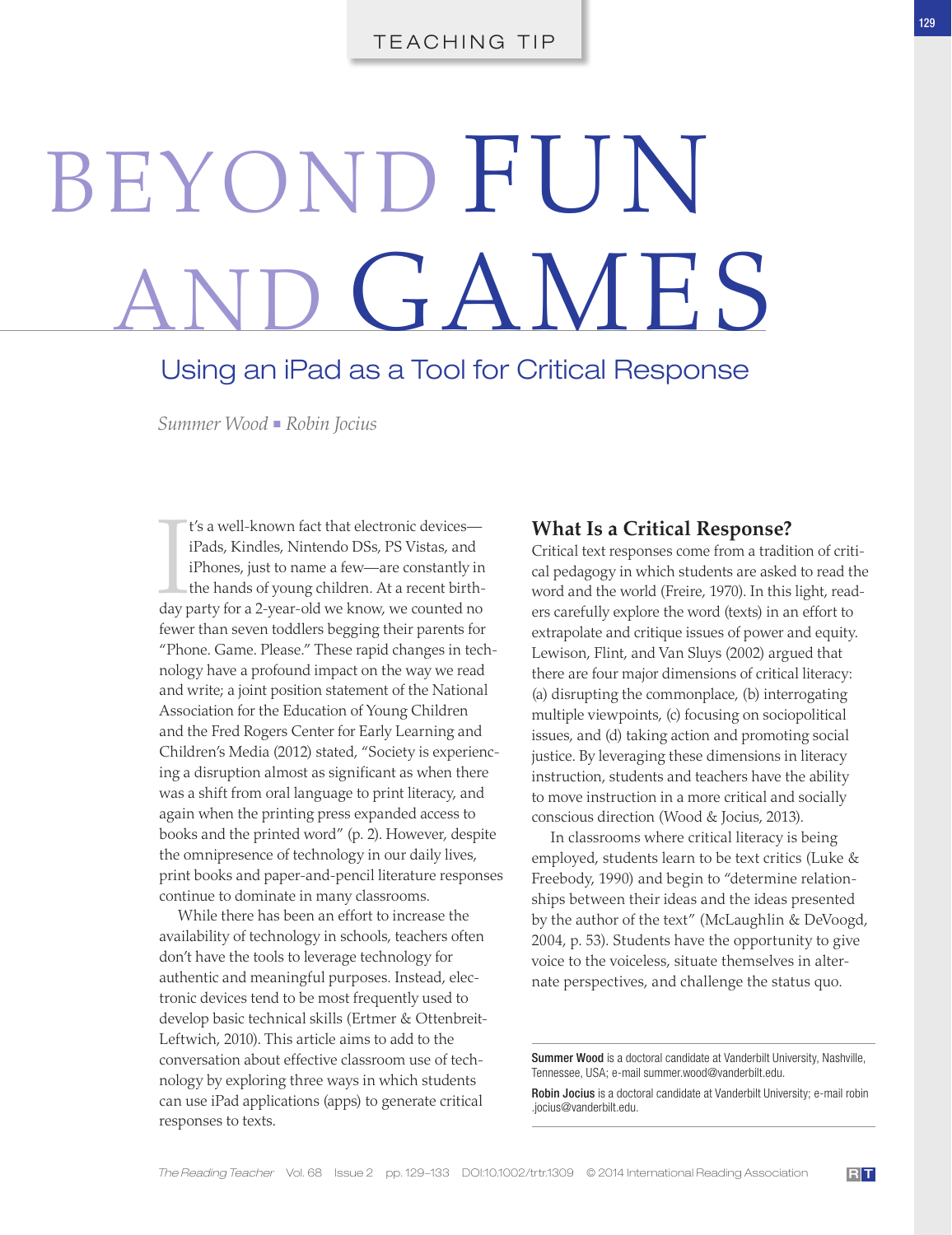We believe that the use of critical literacy practices with children helps to build powerful readers who "do more than just enjoy books; they also question what books have to say by digging deeply and thinking broadly" (Leland, Lewison, & Harste, 2013, p. 12).

#### *Developing Critical Perspectives*

 Taking on a critical perspective is an intentional decision to challenge societal norms. The development of critical awareness must be taught and nurtured. Leland, Lewison, and Harste (2013) argued that

 It behooves us to prepare readers who can unpack stories and who know how to read in between and beyond the lines of stories, not only to comprehend them but to create counter stories that illuminate alternate ways of being and acting in the world. (p. 7)

 Therefore, we as teachers must recognize the importance of our role as developers of critical readers and responders. We, in many cases, are the catalysts for the development of critical perspectives in our classrooms.

Pause and Ponder

- How are you currently using technology in your classroom? In what ways is technology being used as an integral part of the learning experience?
- Reflect on the ways you currently have students respond to literature. How can you integrate technology into reader response?
- How can you leverage students' interests and technological expertise as a tool for learning? What might the benefit of integrating technology into the learning experience be for students?

## **Technology as a Tool for Readers**

 While technology is sometimes viewed as a supplement to "regular" reading and writing instruction, there are numerous benefits to a more integrated approach in which reading and writing are inextricably tied to digital tools. First, technology can support and enhance students' experiences with texts during the reading process. Digital tools such as text-to-speech (TTS), hyperlinked dictionaries, just-in-time vocabulary support, and enhanced e-books can increase students' volume of reading and create more strategic and self-sufficient readers (Dalton & Jocius, 2013).

 Digital tools also open up new opportunities for literature response. As students craft responses from a wide range of images, sounds, music, texts, and other expressive forms, they have more opportunities to develop personal and critical connections to texts. Finally, digital spaces have created new spaces to collaborate and share information, which will hopefully allow for more open discussions of social and political issues that are present in society and reflected in literature.

## **Three Apps for Critical Response**

 In the following sections, we present examples of how three iPad apps were leveraged for students' critical text responses. Allen and Nicholas (pseudonyms) are second- and thirdgrade African American male students, respectively, who participated in a tutoring program with Summer (first author) in which they read and responded critically to children's literature.

 One method of critical response is creating an original text that calls out specific social issues in another text. For example, students could generate an

original skit that counters injustices presented in a text, create an informational text that highlights key issues and calls for change, or make an audio or visual representation of key themes and issues from the text.

#### *Storybook Maker*

 In the tutoring program, Allen and Nicholas decided to create an informational text on the importance of standing up to bullies. Their text was created in response to the story *Wings* (Myers, 2000), in which a boy named Ikarus is regularly teased in school and in his neighborhood because of his wings. He becomes very sad and withdrawn until a young girl stands up for him and tells him his wings are beautiful. After Allen and Nicholas discussed the story, they used the Storybook Maker app to create an informational e-book.

 **What Is Storybook Maker?** According to the developers, Storybook Maker is an interactive app that encourages writing and story creation (see video

#### Figure 1 Opening Page of Allen & Nicholas' E-book



 $\subset$ 

 $\subset$ 

 $\subset$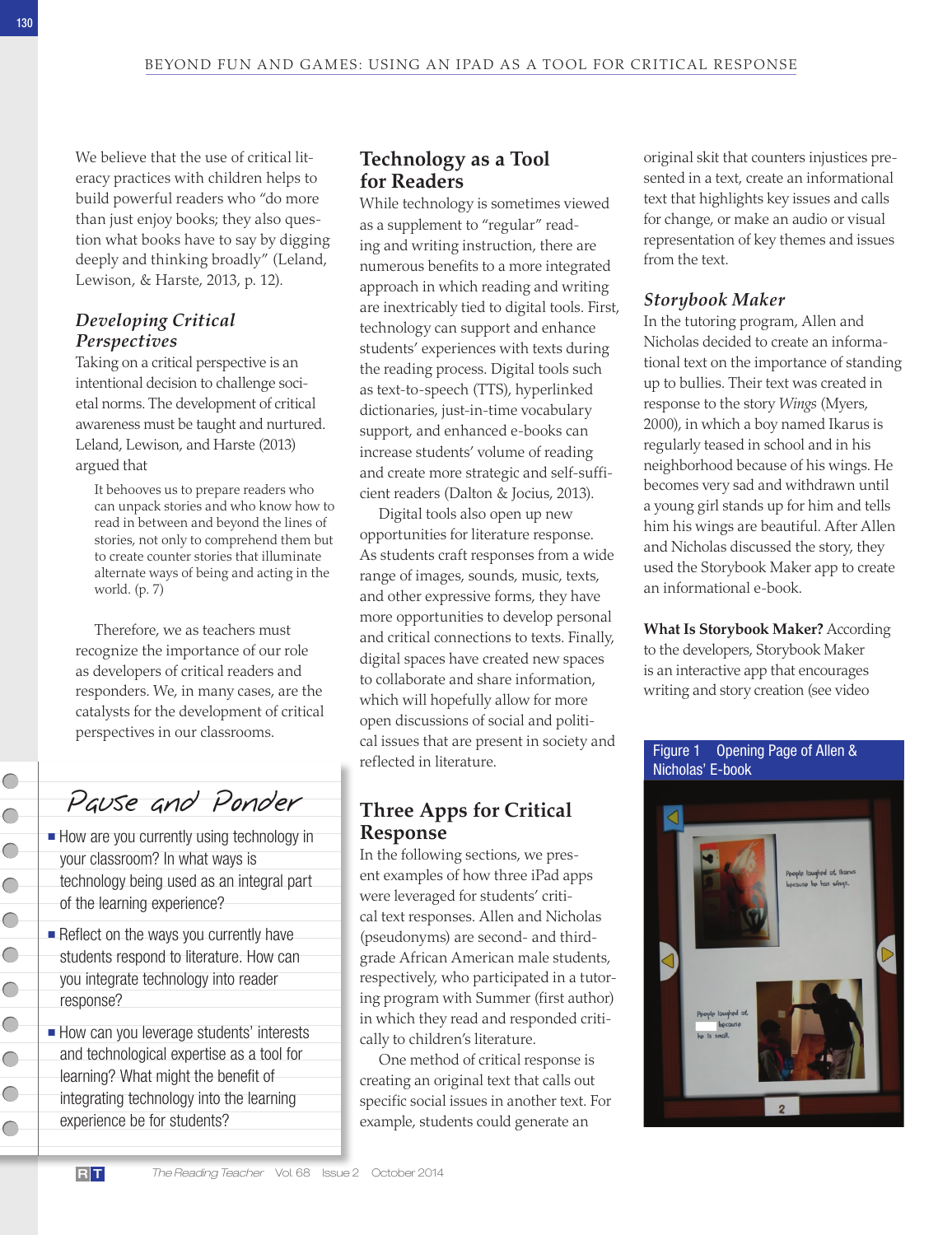description at www.youtube.com/ watch?v=Ms3lKtdIJxA). Children can make, illustrate, and narrate e-books on topics of their choice, and the e-books can be published in three different formats: (a) a PDF document without interactivity, (b) a multimedia book, or (c) a book in the public Storybook Maker library to share with users around the world.

#### **Critical Response With Storybook**

Maker. Allen and Nicholas's e-book, "Being Laughed At," connects their own experiences of others laughing at them with Ikarus's experience in *Wings*. The page shown in Figure 1 states, "People laughed at Ikarus because he has wings. People laugh at Nicholas because he is small." The students chose to use visuals from the text, as well as their original images, to support the meaning of their words.

 In Figure 2, you can see how the students used both words and images to challenge the social issue of bullying. They used the universal symbol for "do not" or "no" overlaid on a photo of one student bullying another, which carries meaning and communicates their message that bullying must stop. The students go on to express, in words, both the action that must take place ("speak up and stop bullying") and why it is important to take that action ("so they can stop the person that's bullying").

 While retelling has its own merits, the task given to students here was not to retell the story but to critically analyze in order to present a message to others about the social issue presented in the literature.

#### *Croak.it*

Vasquez and Felderman (2013) emphasize the importance of authentic purposes and authentic audiences for critical literacy work. In classrooms, our conversations about books are often

 Figure 2 Allen & Nicholas Use Electronic Media to Promote Their Social Justice Message



limited to those within our immediate space, yet students often have profound things to share that could benefit our world and society. So, for their response to Feathers and Fools (Fox, 1989), a story showing the dangers of fearing others because of difference, Allen and Nicholas created a podcast to share with others.

 **What Is Croak.it?** Croak.it is a podcasting app that "makes it easier than ever to express yourself whenever the mood strikes" (see www.croak.it for complete description). Podcasting is a quick and effective way of allowing students' voices to extend beyond the classroom walls. Users can upload up to a 30-second audio recording and share their "croaks" with family, with friends, on social networks, and with the Croak.it community.

 **Critical Response With Croak.it .** After having a rich discussion about the story *Feathers and Fools* and discussing the importance of accepting differences,

Allen and Nicholas created a podcast. This was not a writing assignment; the students did not write out what they would say. Instead, they discussed potential comments and questions before recording their podcast. We mention this because writing is often used as a gatekeeper for digital tasks in classrooms, but digital tools can be used for idea generation and creation and as a forum for demonstrating understanding and performance. In this case, students planned and presented their ideas using only digital tools and verbal interaction.

 The maximum croak length of 30 seconds initially created a challenge for the boys as they planned their podcast. In their discussion of *Feathers and Fools*, they made many strong connections between the issues stated in the text and issues of racism and civil rights. For example, Nicholas critically examined influence and the importance of fighting against injustice, saying, "If the peacocks were still alive, they might tell him (the baby peacock) to fight the swan."

 The podcast itself focuses on key themes from the story. In the final version (creating it took multiple tries), the boys said that " *Feathers and Fools* is about making friends together." They then discussed the battle that ensued and shared how, in the end, "there was a peacock and a swan and they were friends." This response highlights a key theme of the story: hate can lead to destruction, but friendship can prevail in the end.

 However, one of the greatest benefits of the podcast format is the potential to share with authentic audiences. Every time Summer saw Allen and Nicholas after creating their podcast responding to *Feathers and Fools*, "How many people have listened to our croak?" was the first question they asked. As the numbers of listens climbed, both Allen and Nicholas beamed at the notion that there were other people, people they did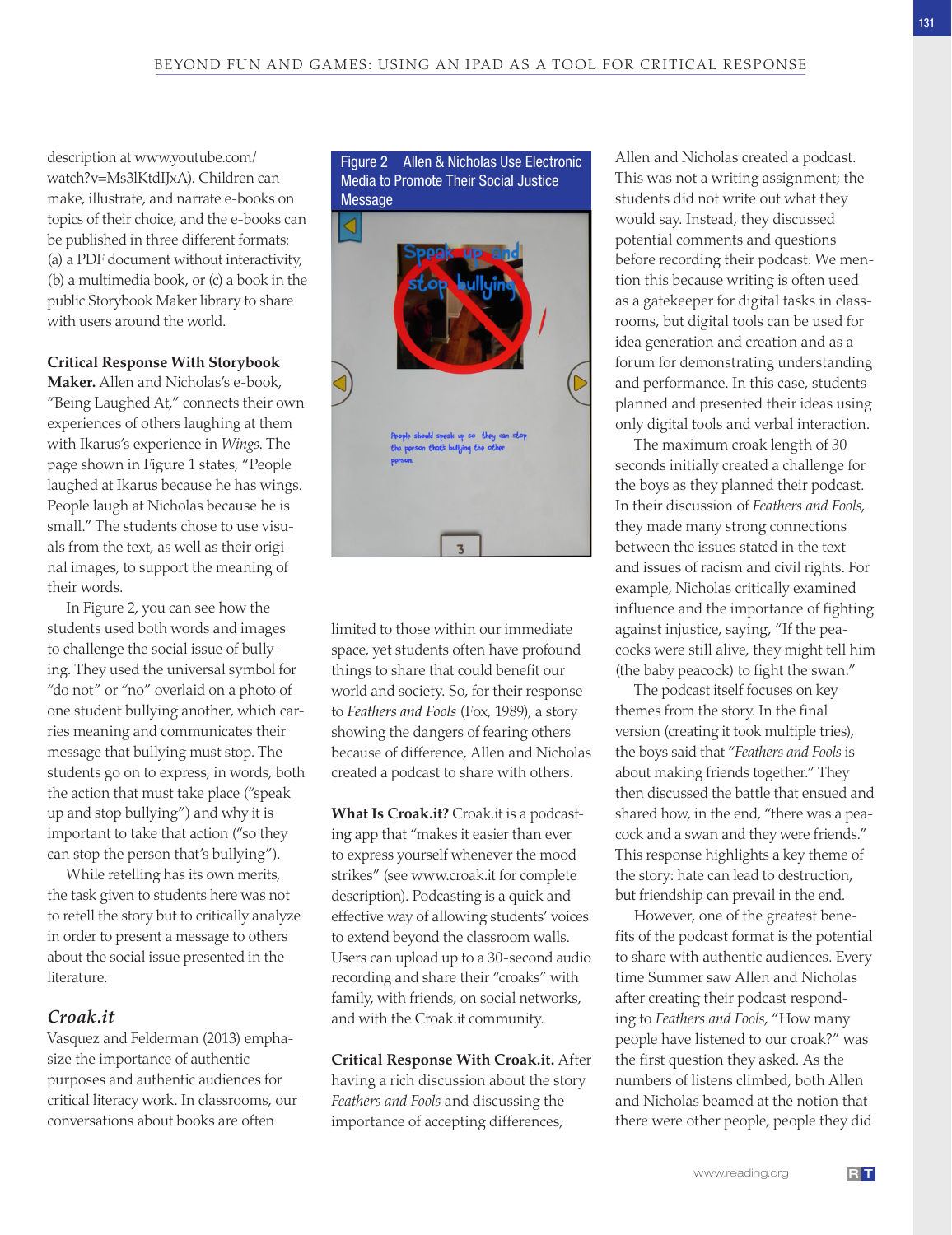# **TAKE ACTION!**

**1.** Choose high-interest children's books that present issues of power and equity.

- a. Does the selected text provide an opportunity to disrupt the commonplace, focus on sociopolitical issues, interrogate multiple viewpoints, or take social action?
- b. Consider the lived experiences of your students and people within your community as you select books.

2. Preread the selected book and consider how this text will be shared with the class. Will you present the critical theme (e.g., race, gender, class), or will students have the opportunity to discover the critical theme themselves? In what ways will you support the critical discussion of the book?

**3.** Determine how you would like students to critically respond to the book. What technology will be used? Do you have the technology and apps needed? Will this be a group or individual response activity? What probing questions or activity prompts will provided to children to help them think and respond critically?

4. During read-aloud, provide students an opportunity to discuss the text with you and their peers. What questions can help guide students to the critical response? How will you support peer discussion?

5 . Model the use of technology to create a critical response. While students are generally quite proficient using technology, it is vital that teachers take the time to model exactly how the technology is to be used for reader response. For older students, consider creating user guides that give step-by-step directions on how to use particular apps and devices.

6. Allow students the opportunity to use technology to respond critically to texts.

not even know, who were listening to their podcast. (You can listen to Allen and Nicholas's podcast at croak.it/h/ mcid531e2e43bd419.)

#### *Fotobabble*

 Analyzing multiple (and often opposing) viewpoints is a way for students to critically think about the ideas within texts. In children's literature, illustrations often provide a rich context for considering multiple viewpoints, as there are characters presented in the visual displays to whom the author has not given voice. Therefore, readers have the opportunity to animate and explore these voiceless characters. With this in mind, Allen and Nicholas used the Fotobabble app to give voice to different characters in the story *Uncle Jed's Barbershop* (Mitchell, 1998).

 **What Is Fotobabble?** Fotobabble (www.fotobabble.com) is an app that allows users to "capture and share mobile photo and audio content on location and in real time." Users can take a photo or use an existing one from their photo libraries, then record voices over the photo. This app provides the opportunity for presenting an image and talking extensively about the image for others to hear.

#### **Critical Response With Fotobabble .**

 Allen and Nicholas' task was to consider the multiple viewpoints of the characters in *Uncle Jed's Barbershop*. In this story, Uncle Jed, the only Black barber in his county during the Jim Crow era and the Great Depression, saves money in the hope of building his own barbershop. However, he postpones that dream when his greatniece becomes deathly ill and needs an expensive surgery. The illustrator depicts a scene in which the family is in the colored waiting room, waiting to be seen by the doctor.

 Figure 3 Students Use Fotobabble to Represent Missing Voices



The author's words come from the perspective of the great-niece and do not give voice to the family members depicted in the waiting room scene. So, Allen and Nicholas selected four of the characters from this illustration to whom they wanted to give voice, and they named and labeled each character. In skit form, they presented what they believed to be each character's viewpoint.

 This is what was recorded on their Fotobabble (see Figure 3 for corresponding image):

 "'When are the White people going to be done?' said Shelvin."

 "'You have to pay me 300 dollars!' said Dr. Albert."

 "'How many more White people are there?' said Bernard."

"That's a bad man! Three hundred dollars for what?' said Gru."

"'We don't have 300 dollars, uh, Dr. Albert! We're broke!' said Shelvin."

 "'Well, get out of here!' said Dr. Albert with a loud voice."